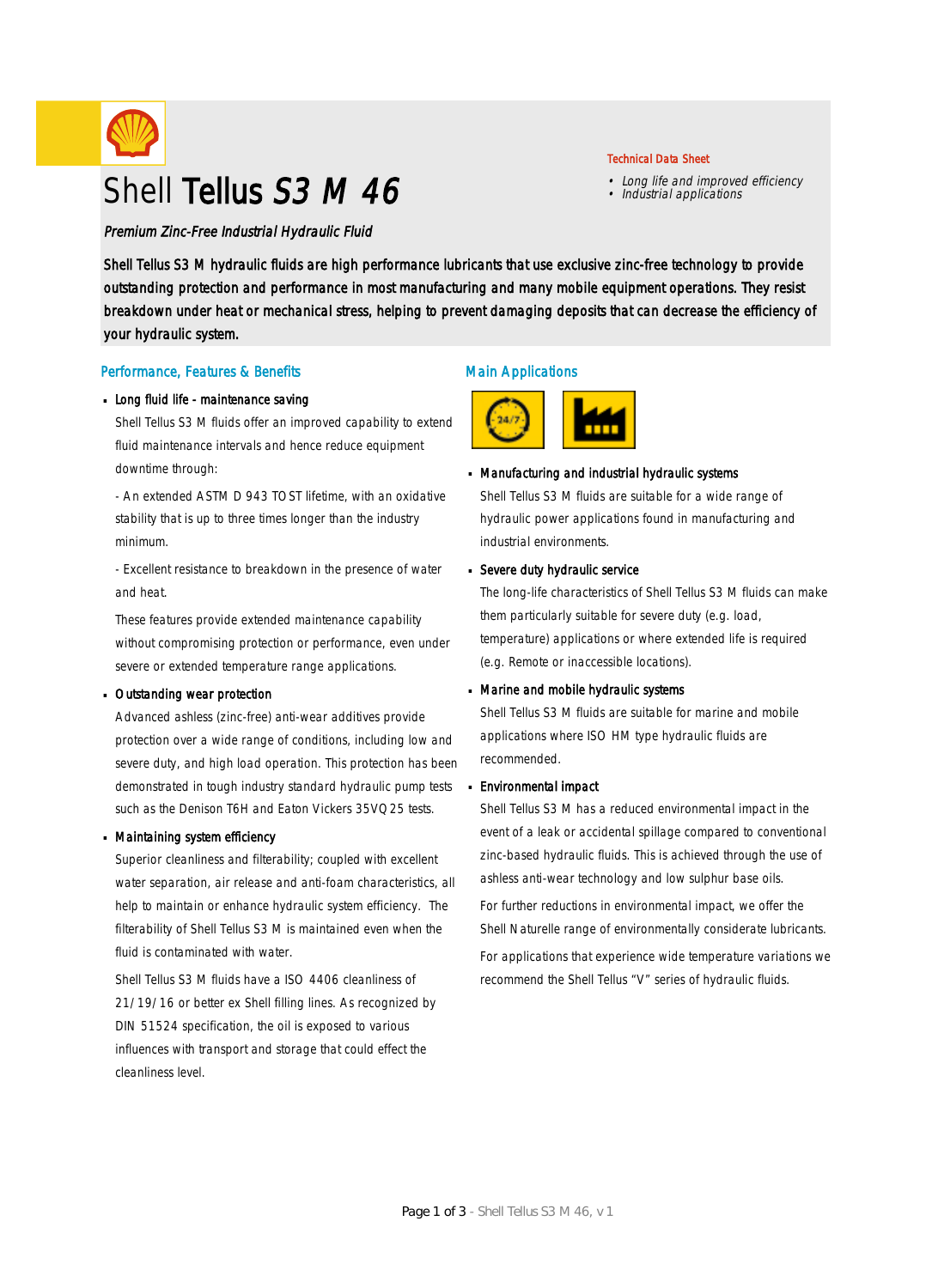#### Specifications, Approvals & Recommendations

- Denison Hydraulics (HF-0, HF-1 and HF-2)
- **Eaton Vickers (Brochure 694)**
- MAG (Cincinnati Machine) P-68 (ISO 32), P-70 (ISO 46), P-69 (ISO 68)
- $\blacksquare$  ISO 11158 (HM fluids)
- $\Box$  DIN 51524-2 (HLP oils)
- ASTM 6158 (HM mineral oils) ·
- $S$ SS 15 54 34 M

For a full listing of equipment approvals and recommendations, please consult your local Shell Technical Helpdesk, or the OEM Approvals website.

### Compatibility & Miscibility

# Compatibility ·

Shell Tellus S3 M fluids are suitable for use with most hydraulic pumps.

Fluid Compatibility ·

Shell Tellus S3 M fluids are compatible with most other mineral oil based hydraulic fluids. However, mineral oil hydraulic fluids should not be mixed with other fluid types (e.g. environmentally acceptable or fire-resistant fluids).

# Seal & Paint Compatibility

Shell Tellus S3 M fluids are compatible with seal materials and paints normally specified for use with mineral oils.

### Typical Physical Characteristics

| <b>Properties</b>          |                  |                   | Method           | Shell Tellus S3 M |
|----------------------------|------------------|-------------------|------------------|-------------------|
| <b>ISO Viscosity Grade</b> |                  |                   | <b>ISO 3448</b>  | 46                |
| <b>ISO Fluid Type</b>      |                  |                   | ISO 6743-4       | <b>HM</b>         |
| <b>Kinematic Viscosity</b> | @0°C             | cSt               | ASTM D 445       | 565               |
| <b>Kinematic Viscosity</b> | @40 $^{\circ}$ C | cSt               | ASTM D 445       | 46                |
| <b>Kinematic Viscosity</b> | @100°C           | cSt               | ASTM D 445       | 6.8               |
| <b>Viscosity Index</b>     |                  |                   | <b>ISO 2909</b>  | 105               |
| <b>Density</b>             | @15°C            | kg/m <sup>3</sup> | <b>ISO 12185</b> | 865               |
| <b>Flash Point</b>         |                  | $^{\circ}C$       | IP 34 (PMCC)     | 220               |
| <b>Pour Point</b>          |                  | $^{\circ}C$       | <b>ISO 3016</b>  | $-33$             |

These characteristics are typical of current production. Whilst future production will conform to Shell's specification, variations in these characteristics may occur.

### Health, Safety & Environment

■ Guidance on Health and Safety is available on the appropriate Material Safety Data Sheet, which can be obtained from http://www.epc.shell.com/

# • Protect the Environment

Take used oil to an authorised collection point. Do not discharge into drains, soil or water.

### Additional Information

# ■ Advice

Advice on applications not covered here may be obtained from your Shell representative.